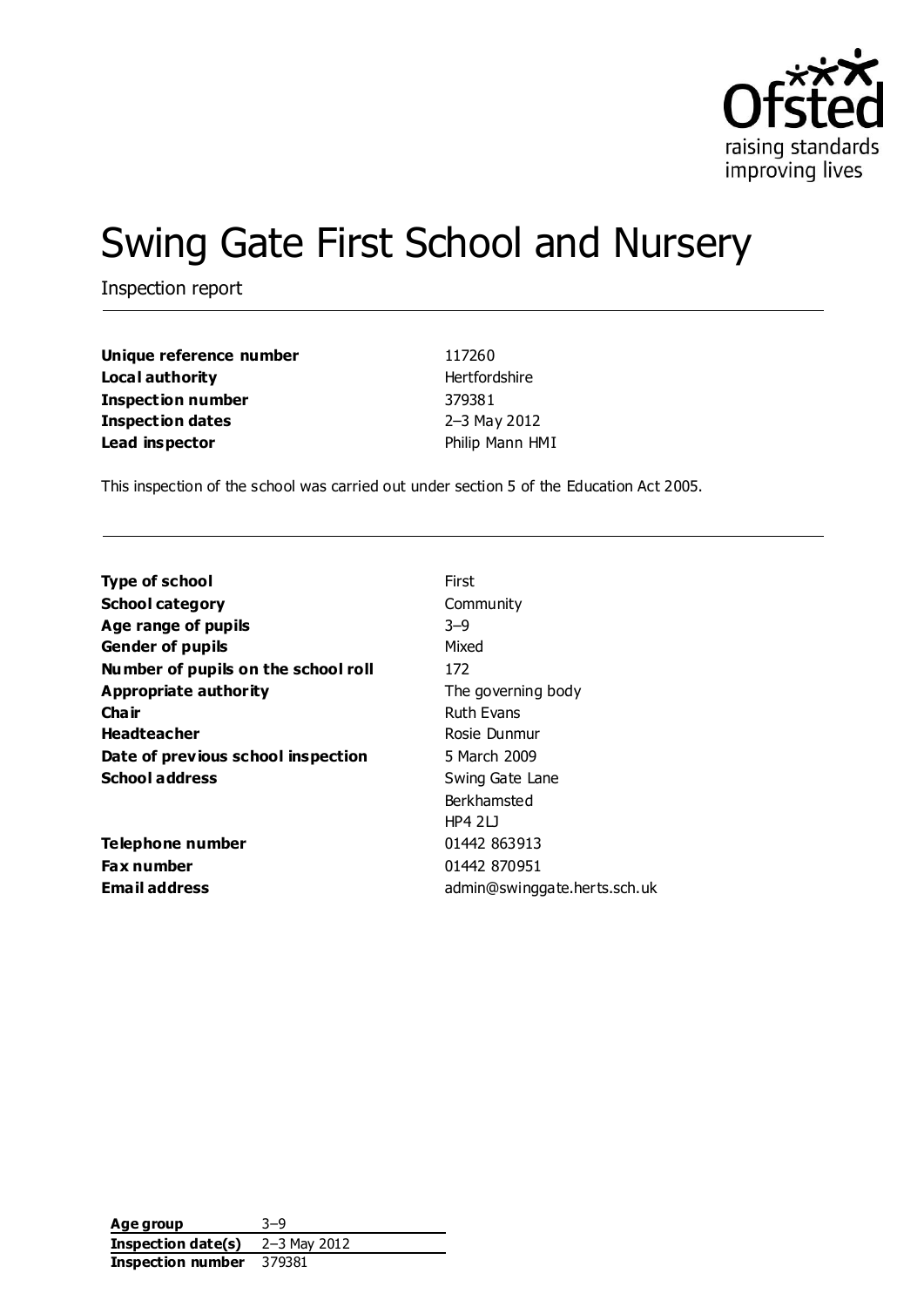

You can use Parent View to give Ofsted your opinion on your child's school. Ofsted will use the information parents and carers provide when deciding which schools to inspect and when.

You can also use Parent View to find out what other parents and carers think about schools in England. You can visit [www.parentview.ofsted.gov.uk,](http://www.parentview.ofsted.gov.uk/) or look for the link on the main Ofsted website: [www.ofsted.gov.uk](http://www.ofsted.gov.uk/)

The Office for Standards in Education, Children's Services and Skills (Ofsted) regulates and inspects to achieve excellence in the care of children and young people, and in education and skills for learners of all ages. It regulates and inspects childcare and children's social care, and inspects the Children and Family Court Advisory Support Service (Cafcass), schools, colleges, initial teacher training, work-based learning and skills training, adult and community learning, and education and training in prisons and other secure establishments. It assesses council children's services, and inspects services for looked after children, safeguarding and child protection.

Further copies of this report are obtainable from the school. Under the Education Act 2005, the school must provide a copy of this report free of charge to certain categories of people. A charge not exceeding the full cost of reproduction may be made for any other copies supplied.

If you would like a copy of this document in a different format, such as large print or Braille, please telephone 0300 123 4234, or email enquiries@ofsted.gov.uk.

You may copy all or parts of this document for non-commercial educational purposes, as long as you give details of the source and date of publication and do not alter the information in any way.

To receive regular email alerts about new publications, including survey reports and school inspection reports, please visit our website and go to 'Subscribe'.

Piccadilly Gate Store St **Manchester** M1 2WD

T: 0300 123 4234 Textphone: 0161 618 8524 E: enquiries@ofsted.gov.uk W: www.ofsted.gov.uk

© Crown copyright 2012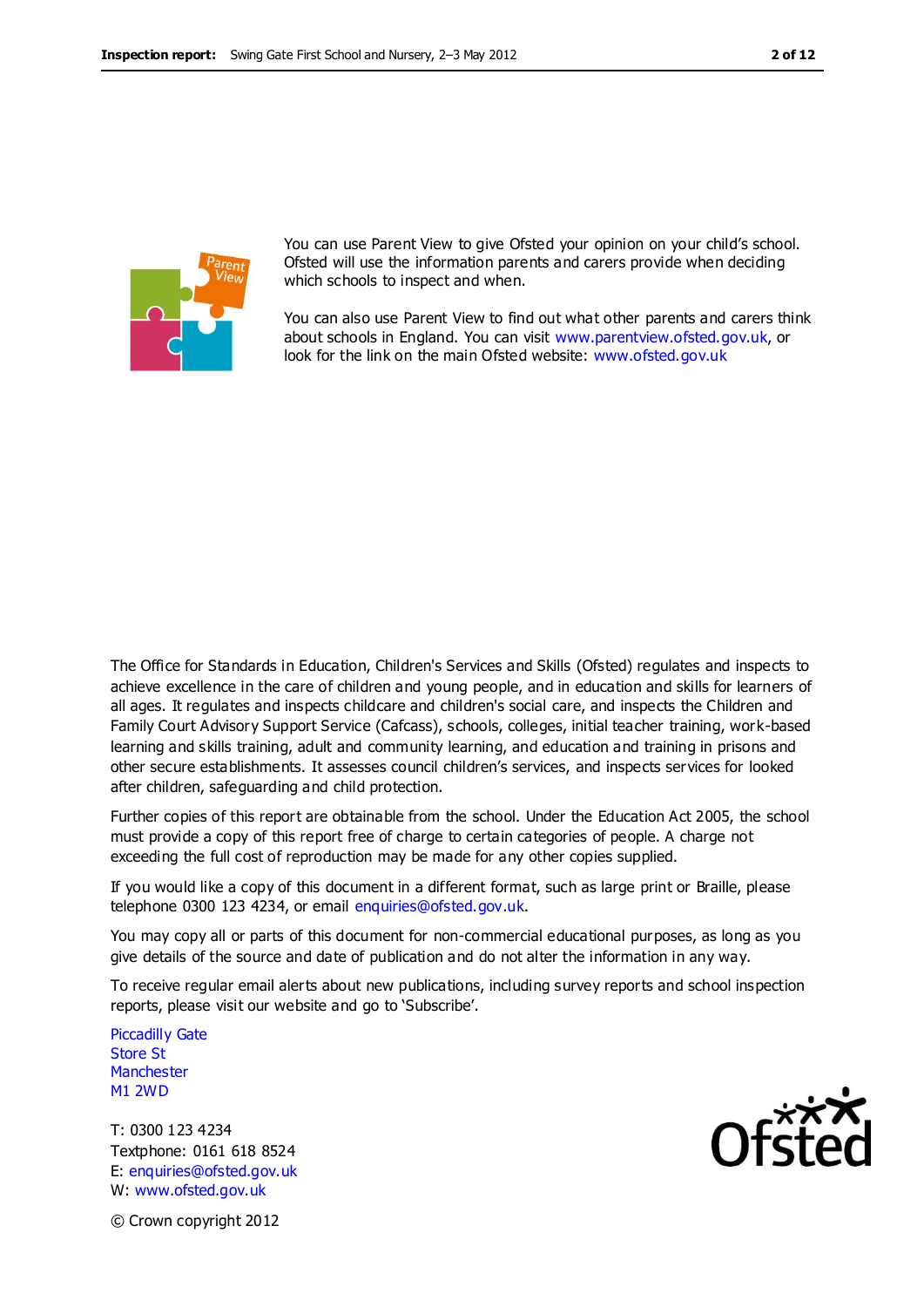# **Introduction**

Inspection team

Philip Mann **Her Majesty's Inspector** 

Paul Goddard-Patel **Additional Inspector** 

Inspectors took account of any responses to the on-line questionnaire (Parent View) in planning the inspection. They observed six teachers teaching a total of 11 lessons, of which five were joint observations with the headteacher. In addition the inspection team made short visits to other lessons to look at pupils' work and to review the teaching of phonics, literacy and numeracy skills. They also listened to pupils of lower ability in Year 2 read. Meetings were held with members of the school council, senior staff, middle managers and members of the governing body. Several discussions took place between inspectors and parents and carers before school. Inspectors observed the school's work, and looked at a number of documents including the school improvement plan, those related to self-evaluation, the monitoring of teaching, safeguarding and minutes of the governing body. They also analysed 118 questionnaires returned by parents and carers and others completed by staff and puplis.

# **Information about the school**

This is a smaller-than-average sized first school and nursery that serves an area of mixed private and rented housing in the town of Berkhamsted. Most pupils are White British and the proportion from minority ethnic groups is below average. A small number of pupils speak English as an additional language. The proportion of disabled pupils and those with special educational needs is below the national average as is the number of pupils with a statement of special educational needs. The number of pupils who leave or join the school at other than the usual times is less than that found nationally. A small proportion of pupils are known to be entitled to free school meals. The school holds a number of accreditations including Healthy School status, Investor in People, the Silver Eco Award and the full International Award.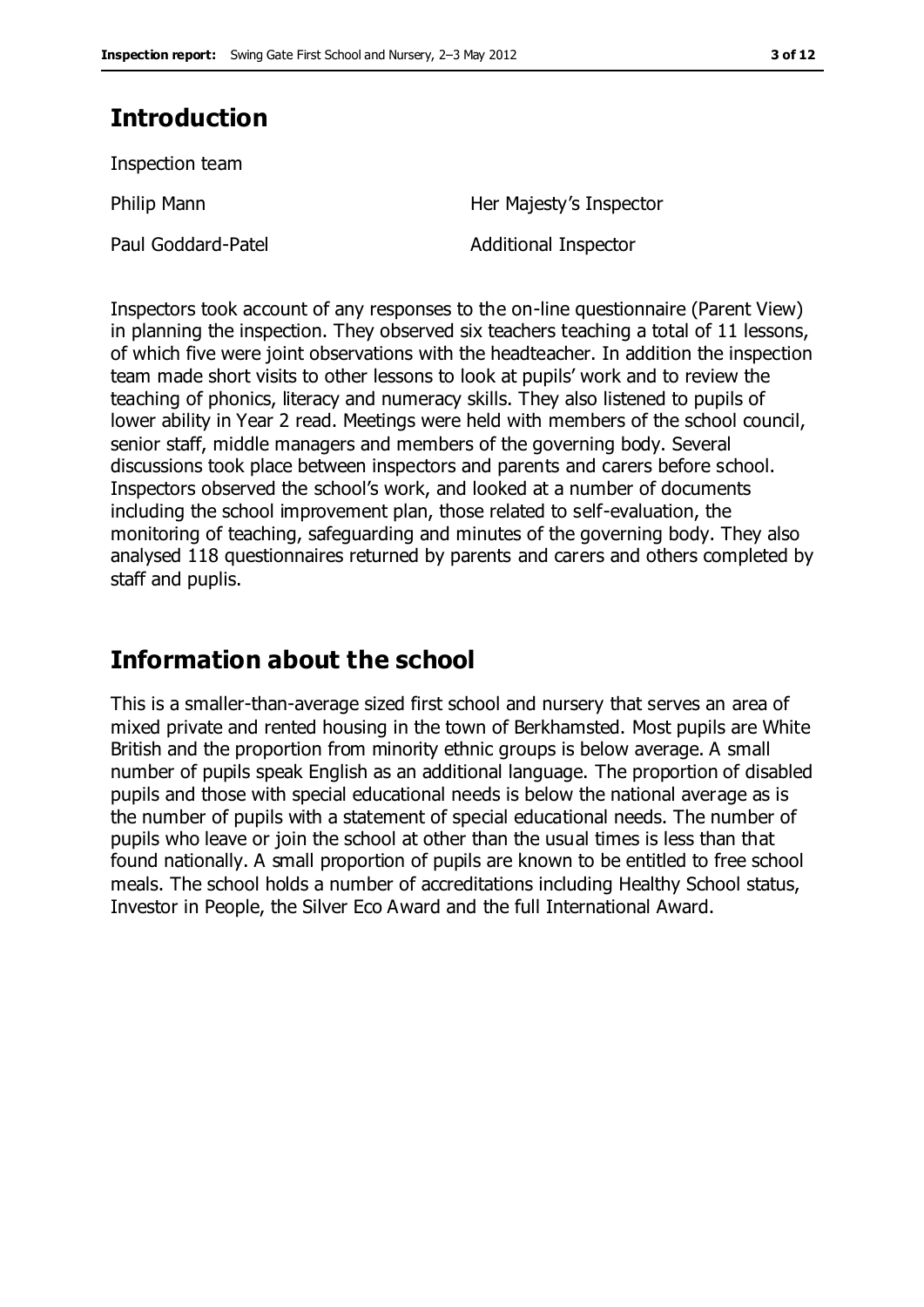## **Inspection judgements**

| <b>Overall effectiveness</b>          |  |
|---------------------------------------|--|
|                                       |  |
| <b>Achievement of pupils</b>          |  |
| <b>Quality of teaching</b>            |  |
| <b>Behaviour and safety of pupils</b> |  |
| <b>Leadership and management</b>      |  |

### **Key findings**

- This is a good school where every pupil is treated as an individual within an extremely supportive climate for learning. The close monitoring of pupils' progress ensures support is targeted carefully to meet the needs of all pupils. The school is not outstanding because teaching is not yet ensuring that pupils make consistently outstanding gains in their learning in lessons or over time.
- Achievement is good. All pupils, including children in the Early Years Foundation Stage, make good progress because of good teaching. Attainment in English and mathematics at the end of Year 4 has steadily risen to levels that are well above national expectations for this age group. Disabled pupils and those with special educational needs make equally good progress. There are no significant differences in achievement for any group of pupils.
- Behaviour in lessons and around the school is outstanding as are pupils' attitudes to learning. Relationships between pupils and adults and pupils themselves are extremely positive. An outstanding curriculum ensures that pupils are excited about coming to school and attendance is above average. Provision supports good learning and achievement in lessons. Pupils and some parents and carers say that a small number of pupils find it difficult to always behave well, but say that any issues are dealt with quickly and with sensitivity. The safety of pupils is given a high priority and safeguarding requirements are robust. Pupils say that they feel safe in school and this is confirmed by their parents and carers.
- Good teaching exists in all classes. In some it is outstanding where the pace of learning is brisk and expectations are very high; such as in Year 4. Sometimes opportunities are missed in lessons to ensure that resources and learning experiences are used to best advantage to accelerate individuals' progress further. While marking and feedback is generally of a good standard there are some inconsistencies. As a result, not all pupils know exactly what they need to do next to improve.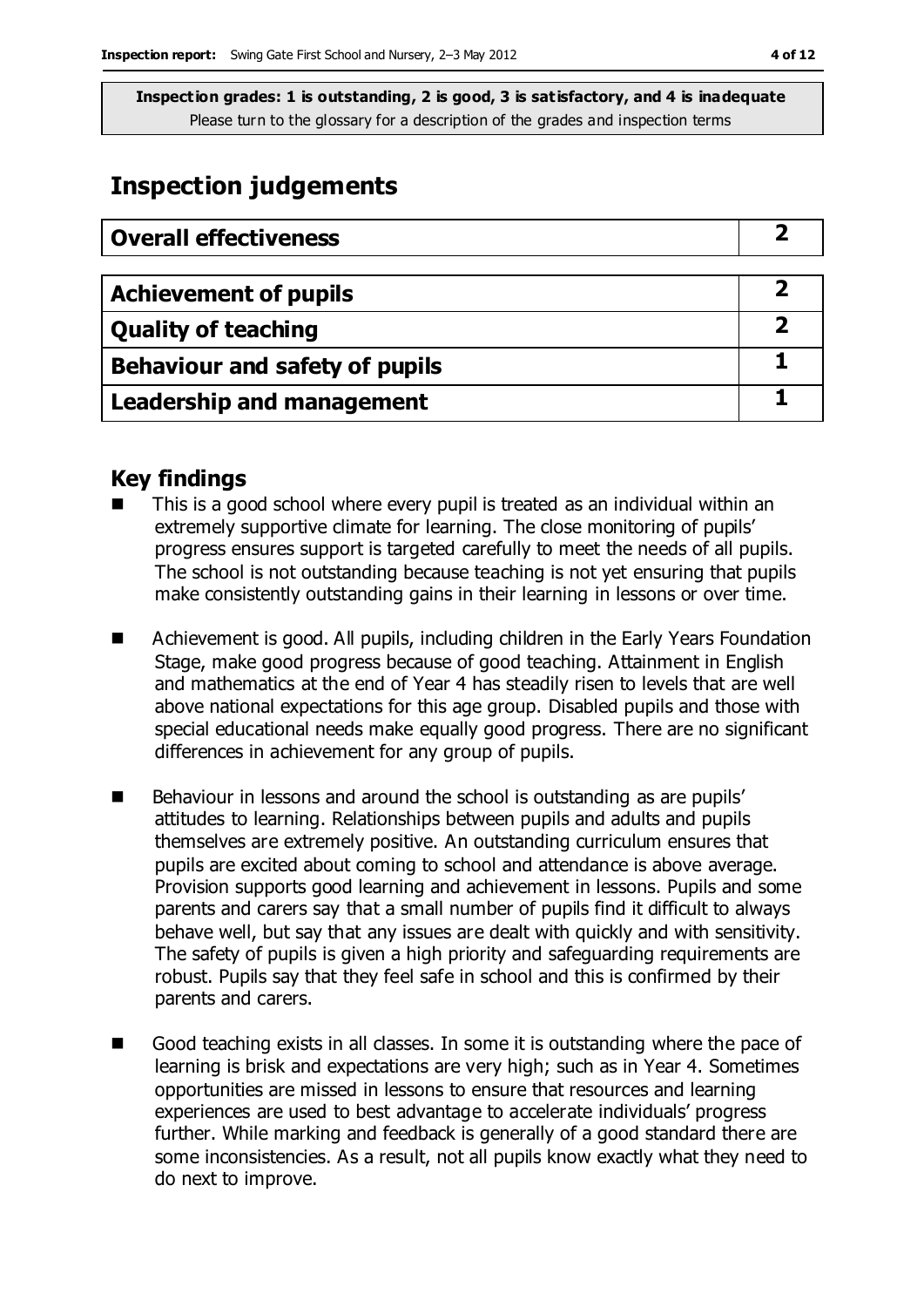Highly effective school leadership has tackled the issues from the previous inspection with determination. Provision in the Early Years Foundation Stage has improved and is now outstanding and standards in mathematics have risen significantly as a result.

### **What does the school need to do to improve further?**

- Increase the proportion of outstanding teaching so that pupils achieve outstandingly well by:
	- ensuring teachers make the most effective use of resources to support  $\equiv$ pupils' learning
	- providing more opportunities for the sharing of outstanding pupils' work in lessons
	- ensuring that all pupils know clearly what they need to do next to improve further.

### **Main report**

#### **Achievement of pupils**

Parents and carers are right in thinking that their children achieve well because teaching is effective. Children enter the Early Years Foundation Stage with skills broadly in line with those expected for their age. They make good and sometimes rapid progress overall through both the Nursery and Reception classes. As a result, attainment is above national expectations when they start in Year 1. This good achievement is because of outstanding curriculum provision with a strong focus on learning through investigation and play. Early literacy skills, especially the teaching of the sounds and letters that children need to read, are taught particularly well. Parents and carers are very pleased with the provision in these classes with a typical comment being, 'My daughter is enjoying her time in Nursery and has really developed since starting in January in terms of communication, reading, writing, number work and social skills.' The outdoor area is used extremely well to support learning, including an extensive range of exciting activities such as making music with hand bells and the investigation of moving water through pipes in their own 'water factory'.

Pupils build on this strong foundation in learning across the school to reach well above expected levels by the end of Year 4 in English, including reading, and mathematics. Attainment in reading is also well above the national average by the end of Key Stage 1. Reading skills are highly developed by this age and even the weakest readers in Year 2 read at the expected level for this age group. This good progress is sustained in Key Stage 2 with over two thirds reading at the higher National Curriculum Level 4 by the end of Year 4. Past progress in writing has not been as rapid for these older pupils but it is now accelerating as a result of outstanding teaching in Year 4 and the implementation of strategies to improve boys'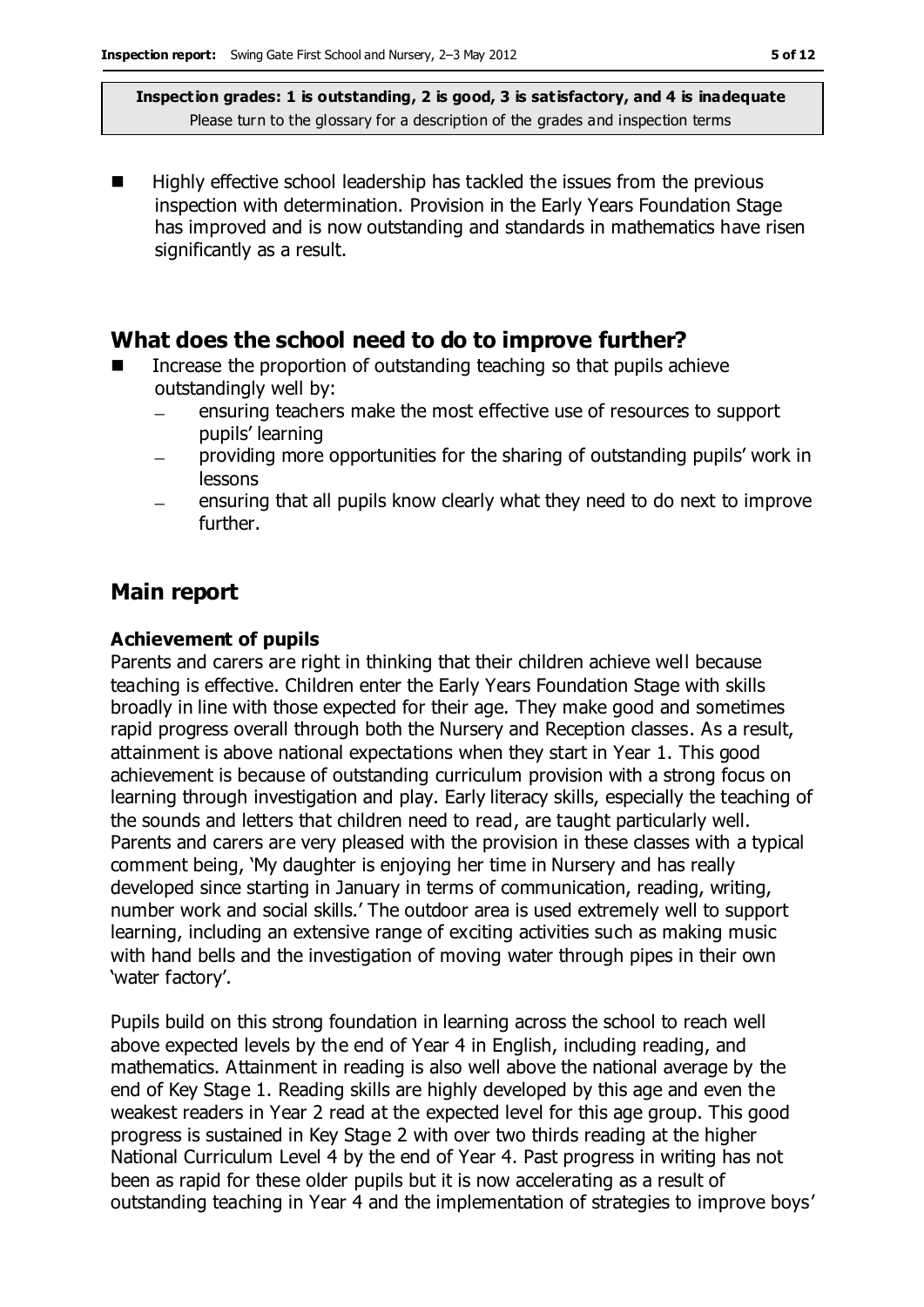writing. As a result, boys say that they now love writing and are proud of their work. Their progress is accelerating and this is clearly evident in their books and lessons where many boys in Year 4 write complex sentences neatly and with accuracy. However, achievement in writing is not as high as that in mathematics. The high standards in mathematics in Year 4 are a direct result of vigorous and enthusiastic subject leadership and consistently good teaching of Key Stage 2 pupils in ability groups. This is a significant improvement on the findings of the previous inspection.

Disabled pupils and those with special educational needs make good progress in response to effective adult support and targeted interventions, in class or in small group work. Those who speak English as an additional language make equally good progress as do those pupils in receipt of a free school meal.

All pupils thoroughly enjoy their learning. This is because real life investigations, such as those in science, capture the imagination of pupils and fully extend their problemsolving skills. This was demonstrated fully in a Year 3 lesson to investigate the properties of different types of paper to absorb water. These pupils observed each experiment very carefully noting down their results to test their predictions in a methodical and scientifically fair manner.

#### **Quality of teaching**

Teachers demonstrate good subject knowledge and lesson plans provide a clear structure for learning for all groups of pupils. Planned activities match the needs of different abilities well and teaching assistants provide effective support to those who need extra help with their work. Lessons move along at a brisk pace and this ensures that pupils remain attentive and time is used wisely. Expectations are generally high and behaviour in class is managed very well with the few issues that sometimes arise dealt with quickly. Assessment is good and used well to track the progress of pupils and plan suitable work for them. Marking is generally good but there are occasions when feedback does not make explicit what must be improved. Where it is outstanding, such as that in Year 4, teacher comments set further challenges for pupils to try and pupils respond back through little written conversations to their teacher. Pupils say that this really helps them to improve quickly.

Good challenge is provided for more-able pupils through small group work and opportunities for them to show initiative. This was demonstrated well in an outstanding Year 2 literacy lesson when pupils explored the rhythm of words in a poem using musical instruments. The more-able pupils in each group quickly organised their respective group and many took responsibility for their group presentation at the end. Questions are often used well to check pupils' previous knowledge and move their learning on further. Resources are chosen with care and used effectively to support learning activities. On the very rare occasion when this is not so pupils become frustrated that they cannot complete the task as quickly as they want. Opportunities are taken to review pupils' learning during the lesson and at the end. However, not enough time is given to this activity to allow pupils to share their good and outstanding work with the class to advance learning and raise expectations further. The inspectors' views of teaching matched those of pupils,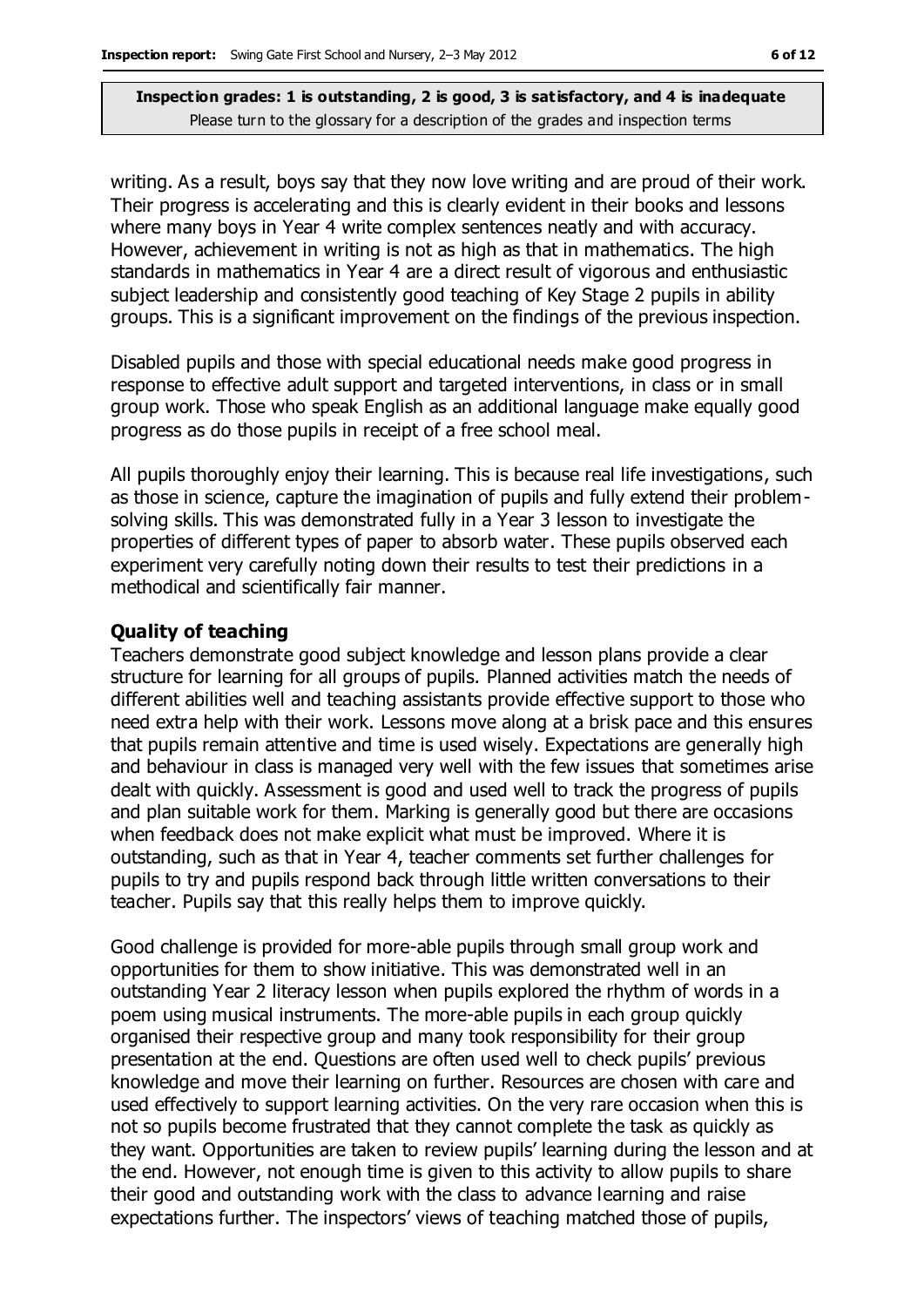parents and carers, the vast majority of whom say that teaching is good.

#### **Behaviour and safety of pupils**

Pupil behaviour in lessons is outstanding and underpins good learning. Behaviour around the school and in the playground is typically outstanding. Parents, carers and pupils also think behaviour and safety are outstanding. Pupils' attitudes to learning are excellent and they are keen to succeed. Pupils play very happily together in the playground with small items of sports equipment and other play apparatus. Rules are clearly understood and new pupils to the school are made to feel very welcome by their classmates who take on the role of 'playground buddy' to help them. As a result, all pupils feel part of this harmonious community where everyone is very well cared for. Safeguarding is given a high priority and the site is very secure. This is confirmed by many pupils who say that they feel safe in school because if they have any concerns they know that staff will quickly deal with them. Discussions with many parents and carers during the inspection confirm that minor incidents, and any bullying if it occurs, are quickly and appropriately dealt with. Pupils are free from all kinds of bullying, including racism, cyber-bullying and other forms of harassment.

Many pupils say that they cannot wait to be in school because of all the fantastic things provided for them. Such views are mirrored in above average rates of attendance. One parent commented that, 'From day one at Swingate, my son has been happy and eager to go to school. He has made good progress and is doing really well.'

#### **Leadership and management**

Leaders demonstrate a drive and passion in tackling areas of weakness to improve the school further. Expectations are very high and there is an outstanding and inclusive climate for learning. The headteacher has established an excellent team of senior leaders who together have tackled the issues from the previous inspection with determination and success. Standards have risen to high levels. This is especially so in mathematics where significant improvement in pupils' achievement is now evident as a result of determined action by the subject leader. Outstanding leadership in the Early Years Foundation Stage has eliminated the previous inconsistencies in provision. The school's capacity to improve further is strong. Performance management is outstanding. Teaching is managed and monitored extremely well. The effective induction of the three newly qualified teachers is rapidly developing their skills and their teaching expertise so that they can give of their best.

Excellent relationships throughout the school mean that every pupil is known by all adults to ensure high levels of care and support. The progress and development of all pupils is tracked in great detail to ensure that individual needs are fully met and all have equal opportunity to succeed. There is no evidence of discrimination of any kind. Members of the governing body and school leaders are fully involved in monitoring the well-being of pupils and safeguarding arrangements are robust.

The curriculum provides an outstanding range of exciting and imaginative learning experiences for pupils. Detailed cross-curricular planning ensures that it is broad,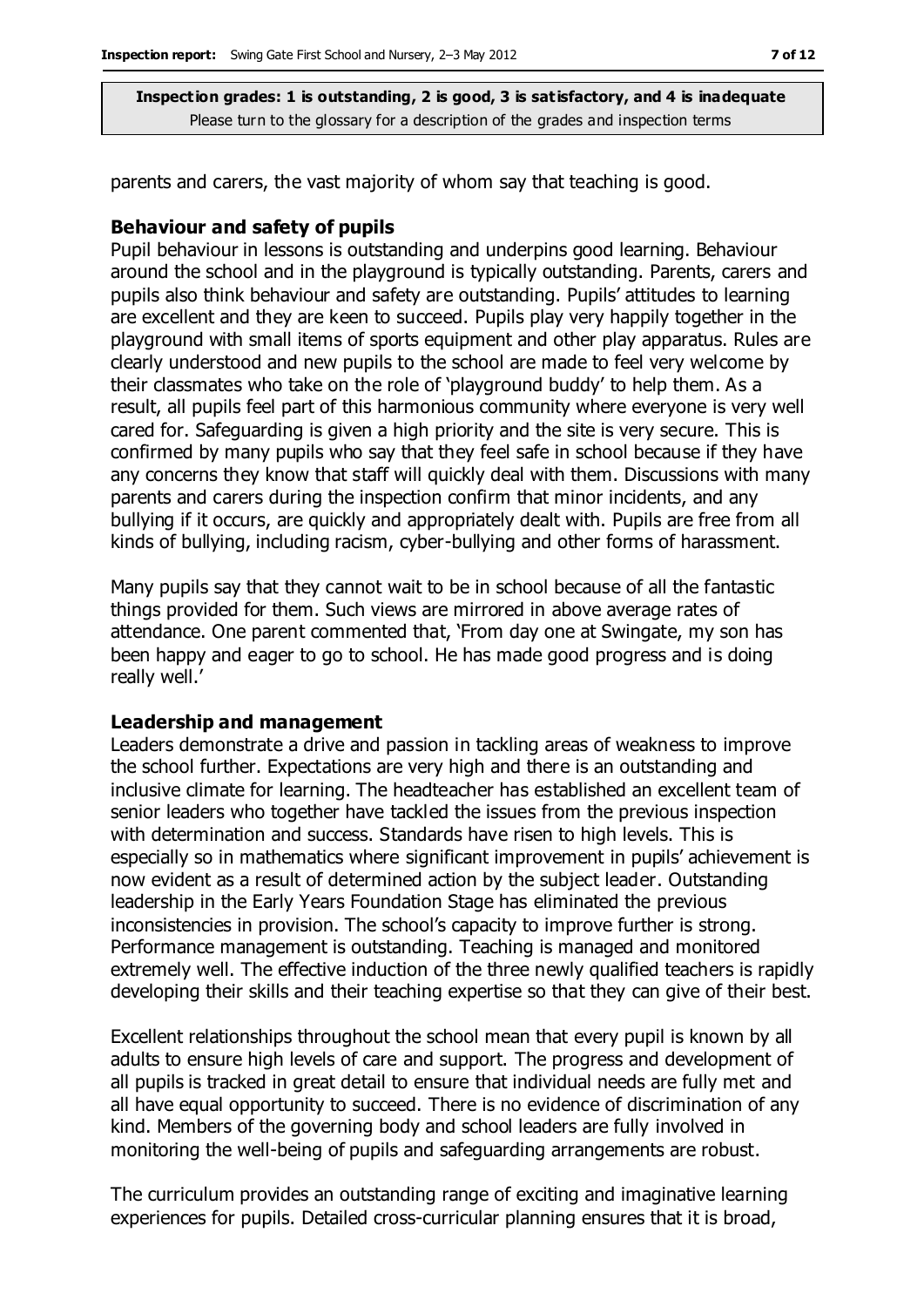balanced and highly relevant to the pupils' needs. Activities such as the exploration of a 'pyramid' in the school hall by pupils in Year 2, to find hidden ancient Egyptian artefacts such as a sarcophagus fully stimulate pupils' curiosity. Such imaginative and worthwhile activities help to promote pupils' spiritual, moral, social and cultural development very effectively.

Self-evaluation is thorough and very accurate. Governors participate fully in this process and consequently they demonstrate an excellent understanding of the school's strengths and areas for improvement. The plan for school improvement is comprehensive. Areas of responsibility are clear identified against pupil outcomes to support the effective measurement of performance.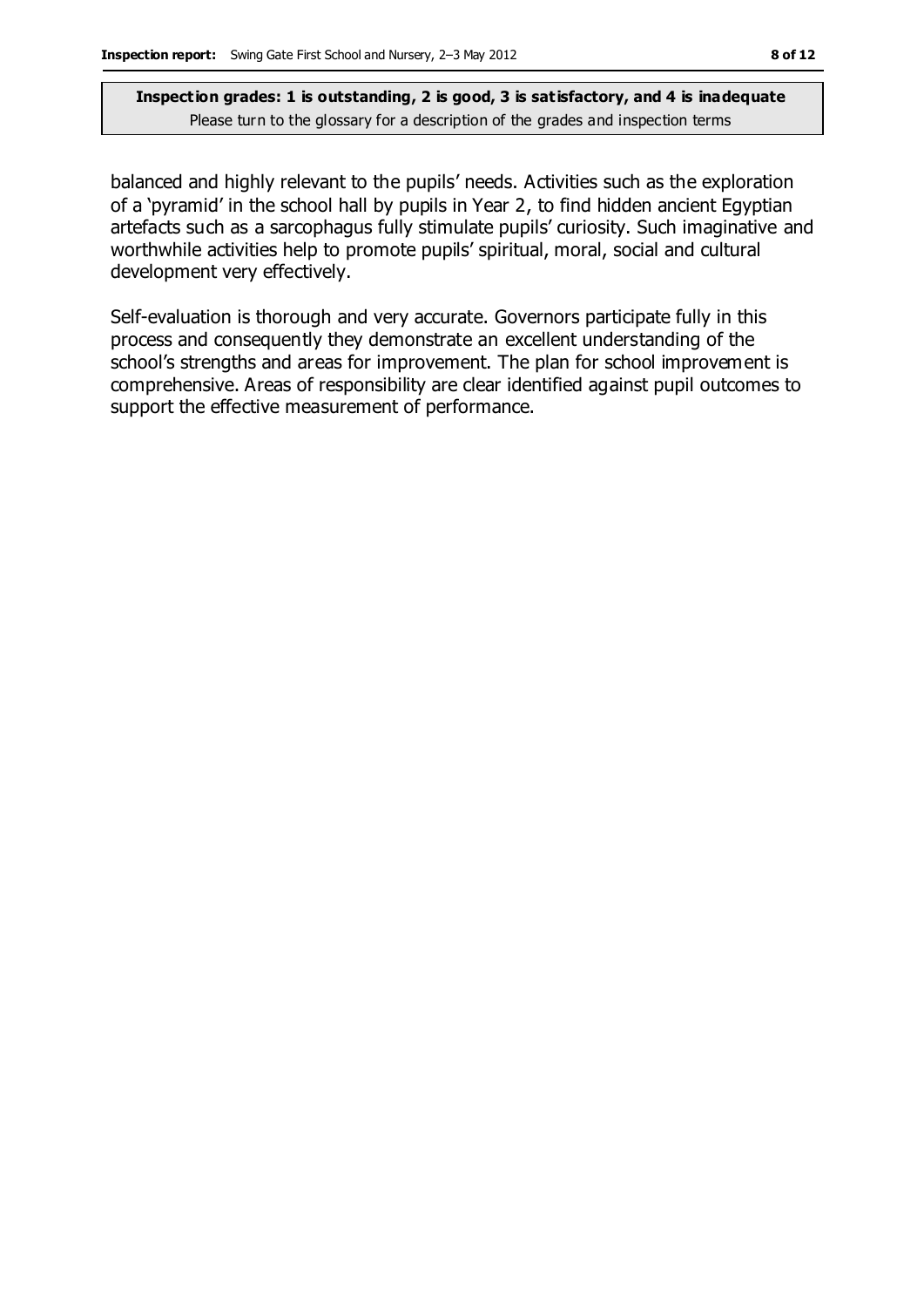# **Glossary**

#### **Grade Judgement Description** Grade  $1$  | Outstanding | These features are highly effective. An outstanding school provides exceptionally well for all its pupils' needs. Grade 2 Good These are very positive features of a school. A school that is good is serving its pupils well. Grade 3  $\parallel$  Satisfactory  $\parallel$  These features are of reasonable quality. A satisfactory school is providing adequately for its pupils. Grade 4  $\parallel$  Inadequate  $\parallel$  These features are not of an acceptable standard. An inadequate school needs to make significant improvement in order to meet the needs of its pupils. Ofsted inspectors will make further visits until it improves.

### **What inspection judgements mean**

### **Overall effectiveness of schools**

|                       | Overall effectiveness judgement (percentage of schools) |      |                     |                   |
|-----------------------|---------------------------------------------------------|------|---------------------|-------------------|
| <b>Type of school</b> | <b>Outstanding</b>                                      | Good | <b>Satisfactory</b> | <b>Inadequate</b> |
| Nursery schools       | 54                                                      | 42   |                     |                   |
| Primary schools       | 14                                                      | 49   | 32                  |                   |
| Secondary             | 20                                                      | 39   | 34                  |                   |
| schools               |                                                         |      |                     |                   |
| Special schools       | 33                                                      | 45   | 20                  |                   |
| Pupil referral        |                                                         | 55   | 28                  |                   |
| units                 |                                                         |      |                     |                   |
| All schools           |                                                         |      | م -                 |                   |

New school inspection arrangements have been introduced from 1 January 2012. This means that inspectors make judgements that were not made previously.

The data in the table above are for the period 1 September to 31 December 2011 and represent judgements that were made under the school inspection arrangements that were introduced on 1 September 2009. These data are consistent with the latest published official statistics about maintained school inspection outcomes (see [www.ofsted.gov.uk\)](http://www.ofsted.gov.uk/).

The sample of schools inspected during 2010/11 was not representative of all schools nationally, as weaker schools are inspected more frequently than good or outstanding schools.

Primary schools include primary academy converters. Secondary schools include secondary academy converters, sponsor-led academies and city technology colleges. Special schools include special academy converters and non-maintained special schools.

Percentages are rounded and do not always add exactly to 100.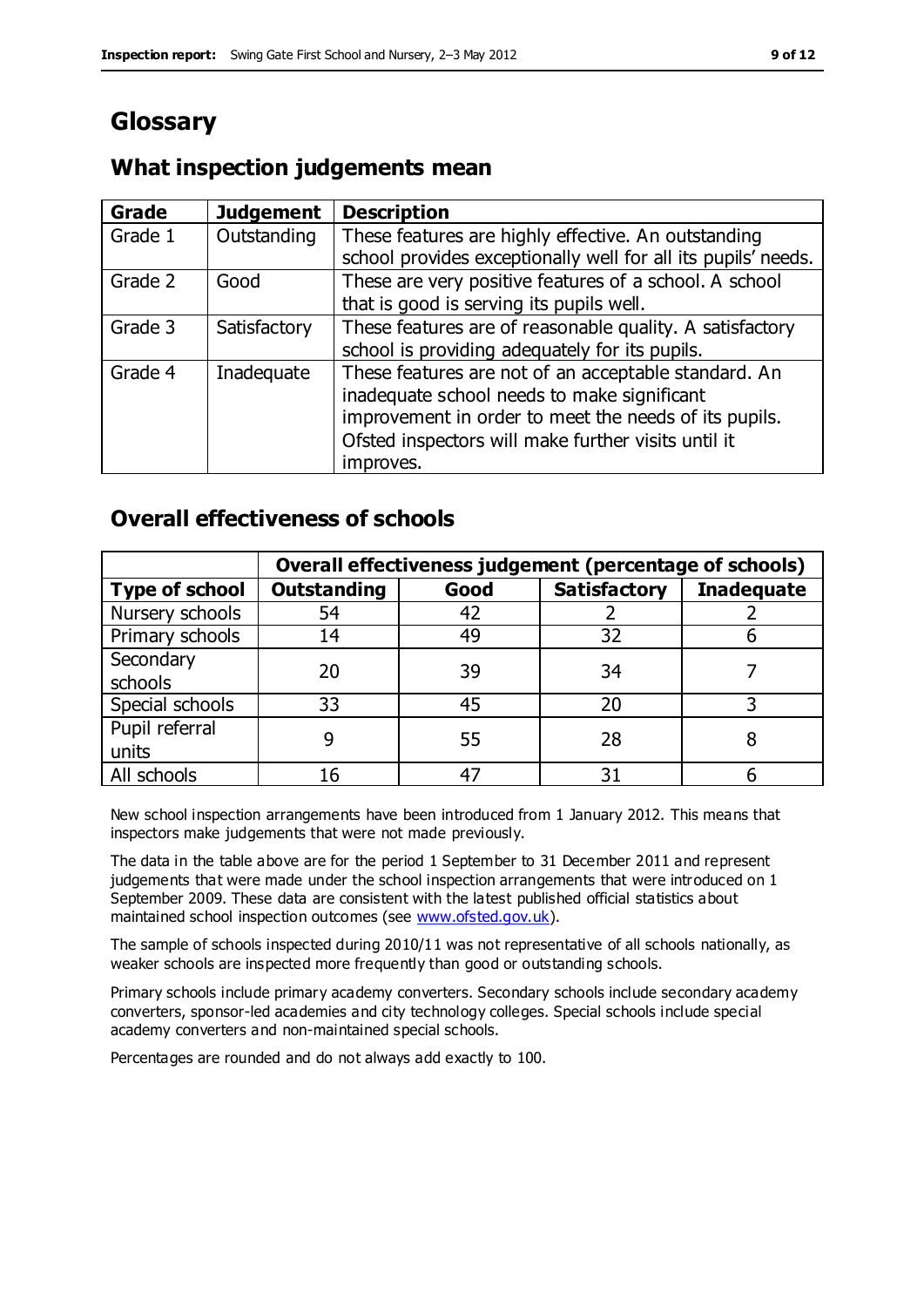# **Common terminology used by inspectors**

| Achievement:               | the progress and success of a pupil in their<br>learning and development taking account of their<br>attainment.                                                                                                        |
|----------------------------|------------------------------------------------------------------------------------------------------------------------------------------------------------------------------------------------------------------------|
| Attainment:                | the standard of the pupils' work shown by test and<br>examination results and in lessons.                                                                                                                              |
| Attendance:                | the regular attendance of pupils at school and in<br>lessons, taking into account the school's efforts to<br>encourage good attendance.                                                                                |
| Behaviour:                 | how well pupils behave in lessons, with emphasis<br>on their attitude to learning. Pupils' punctuality to<br>lessons and their conduct around the school.                                                              |
| Capacity to improve:       | the proven ability of the school to continue<br>improving based on its self-evaluation and what<br>the school has accomplished so far and on the<br>quality of its systems to maintain improvement.                    |
| Floor standards:           | the national minimum expectation of attainment<br>and progression measures.                                                                                                                                            |
| Leadership and management: | the contribution of all the staff with responsibilities,<br>not just the governors and headteacher, to<br>identifying priorities, directing and motivating staff<br>and running the school.                            |
| Learning:                  | how well pupils acquire knowledge, develop their<br>understanding, learn and practise skills and are<br>developing their competence as learners.                                                                       |
| Overall effectiveness:     | inspectors form a judgement on a school's overall<br>effectiveness based on the findings from their<br>inspection of the school.                                                                                       |
| Progress:                  | the rate at which pupils are learning in lessons and<br>over longer periods of time. It is often measured<br>by comparing the pupils' attainment at the end of a<br>key stage with their attainment when they started. |
| Safety:                    | how safe pupils are in school, including in lessons;<br>and their understanding of risks. Pupils' freedom<br>from bullying and harassment. How well the school<br>promotes safety, for example e-learning.             |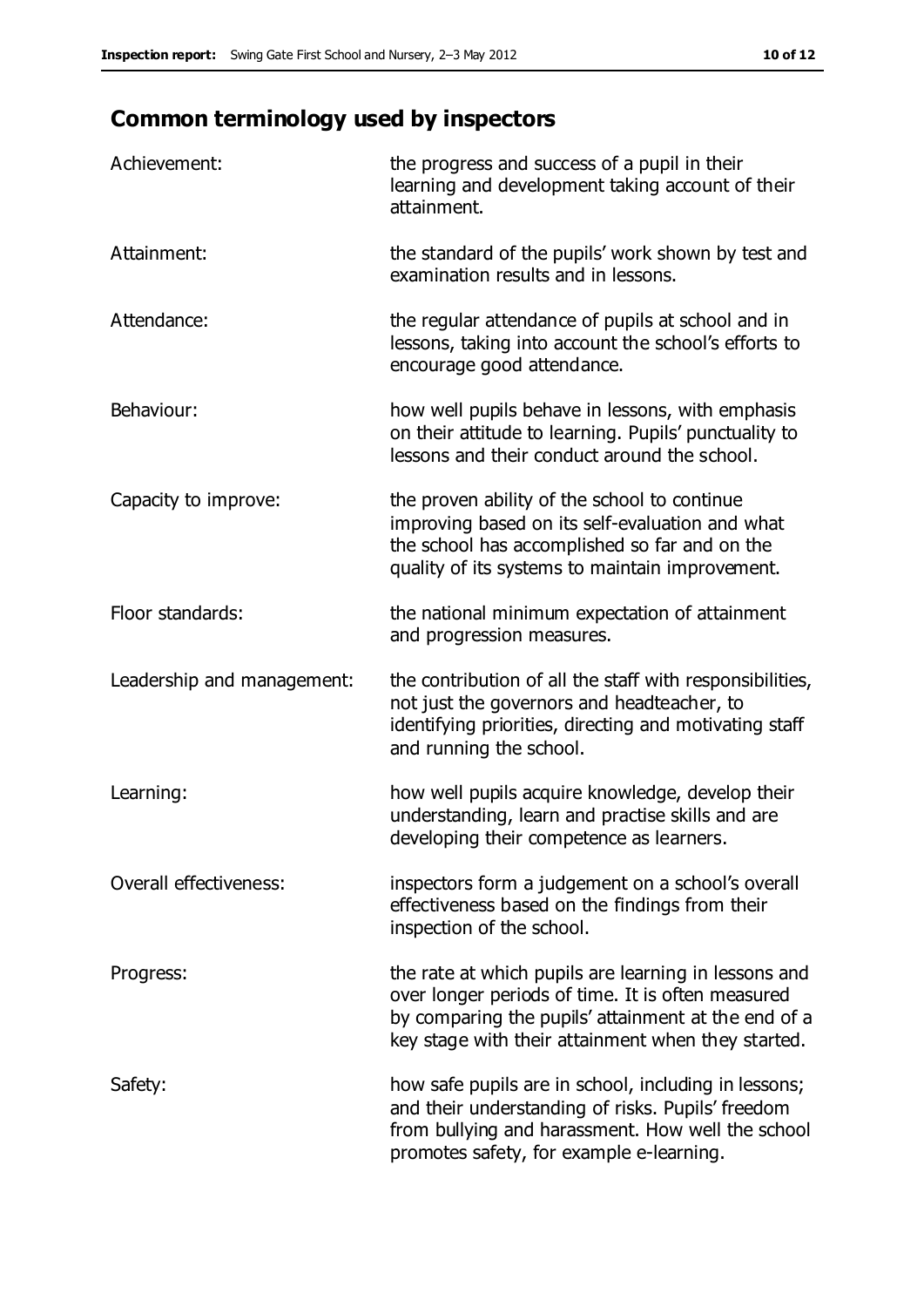#### **This letter is provided for the school, parents and carers to share with their children. It describes Ofsted's main findings from the inspection of their school.**

4 May 2012

Dear Children

#### **Inspection of Swing Gate First School and Nursery, Berkhamsted, HP4 2LJ.**

I would like to thank you all on behalf of the inspection team for making us feel so welcome. We really enjoyed visiting your school and were so impressed with your outstanding behaviour, excellent attitudes towards learning and how everyone really feels included in everything the school does.

Many of your parents and carers told us how much you enjoy being at school and how good it is. We agree with them. You go to a good school. It has some outstanding features. This is because the school is led extremely well and all the staff work hard as a team to make sure that you are very well looked after and helped to succeed. The teachers have worked hard to improve your writing and numeracy. This has been successful because you are all making good progress in these important skills.

The teachers plan many interesting things for you to do and their good teaching means that you all achieve well in lessons. The teachers generally mark your work well and keep a detailed record of how well you are doing in lessons. However, there are times when marking could better inform you about what must be improved. The staff always listen to your worries and provide excellent care and support for you all. Those of you in the Nursery and Reception classes get some great opportunities to learn in the outdoor area and classrooms. Many exciting things are planned for those of you in other classes and the teachers provide some good opportunities for you to work with your classmates. Sometimes, this is not always the case and in future teachers are going to try and make best use of activities and resources to increase the opportunities you have to be even more involved in your learning. In lessons we also want you to share good and outstanding work with each other so that you know what can be achieved. You can play your part by always behaving well and trying your best in all that you do at school.

I wish you all the very best for the future,

Yours sincerely

Philip Mann Her Majesty's Inspector